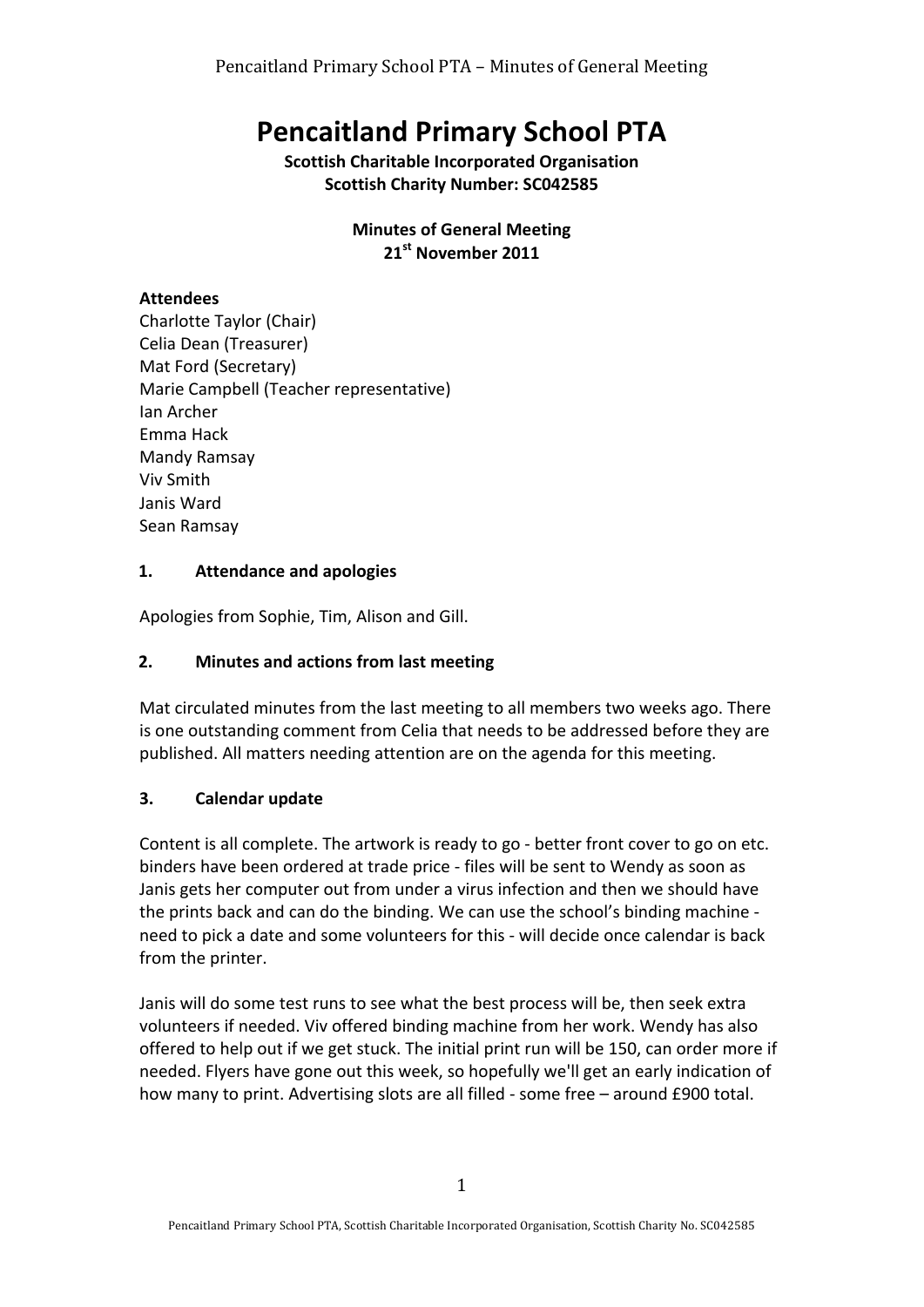#### **4. Nursery development and official opening**

Official opening is on 29th November at 10am. Invitations to attend will be made widely to make it an event for the whole community.

Construction work is nearly finished. Sean has some work to complete this week.

Charlotte has various ideas about what to do with the logs that have been left from the felled trees including a collection for transient artworks. Trellis will be painted tomorrow. Paul will close the gap between fence and shed this weekend. Need to order wood chip for later this week when logs are clear of the area.

Money-wise we are close to having an understanding of what invoices are where with Catherine. Abacus have yet to invoice us for the wetpour. We are not being charged for the shed removal work.

#### **5. Winning designs for PTA competition**

We have selected designs and will discuss how to produce the final result.

Charlotte will get purchase some art/craft related prizes for the winners. Celia will attend assembly this Friday to present to winners.

# **6. Feedback and requests from the School, update on progress with library area**

Wood has all arrived for the library area. Dave thinks Friday afternoon would work best, probably not this Friday, but next (2nd December). Mrs. Kerr will find it difficult to get chairs in person, she could order online and have them delivered. The PTA agreed to delivery costs of £10.

Marie Campbell expressed sincere thanks from the school to the entire PTA for all the work on the library area and the new nursery playground.

# **7. Ceilidh event planning**

Charlotte suggested we root out fairy lights early - decorate hall in the hour before the ceilidh starts. Music/lighting - what's available in the school? Food  $-$  need to consider including a gluten-free option. Mandy may be able to conjur up another chilli/baked-potato fest. Charlotte has a number to call to find out if we can use the school kitchen. Angela would make a good assistant - has experience of large-scale catering. Initial flyer could offer choice of baked potato/stovies - could get tub of ice cream, perhaps gill would do some soup - keep it simple.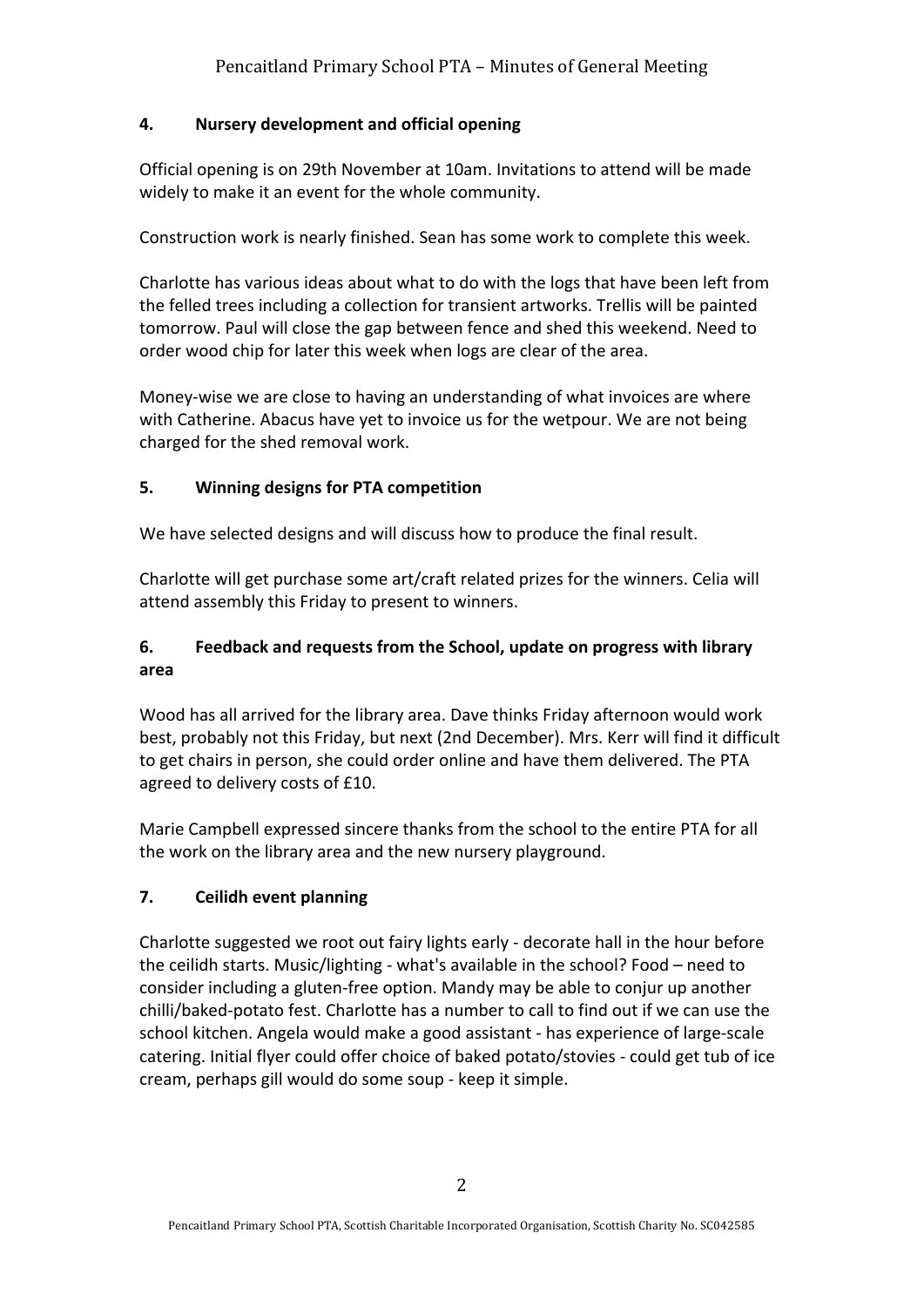Maximum attendance is 150. Band are free. Mandy will do punch if she's not working. Mandy/celia will do the Costco run. We will include a drink in the ticket price. Charlotte will get flyer out tomorrow.

#### **8. Fireworks event and summary of feedback**

Lots of positive feedback, including from the police. Ian has a detailed review that he will send round. Hopefully we will get the same field in future years. We have now got a magnet for collecting nails in future. Pyromancer are booked for next year - will try to pay deposit ASAP. Feedback from P7s - will schedule this for next meeting.

#### **9.** Update from treasurer

PA eqpt. is next big spending proposal. The specification is very flexible to provide speakers and microphones at both ends of the hall and a wireless microphone. Humbie managed to get a lot of money from a windfarm company. Celia has made initial enquiries, response has been positive although we don't have an answer yet. The quote is about a year old now -  $E3k$  for equipment,  $E3k$  to fit. We could find alternatives for fitting - probably a good idea to enquire about why fitting cost is so high to understand what we'd need to do to fit ourselves. There is an £8k quote that includes new curtains.

Sarah K-E is going to get additional quotes, then will take it up with windfarm co. If answer is no, we will offer partial funding - if that fails, we'll fund it. But need to work on revised quote to understand what we can fund.

If we can fund PA upgrade from elsewhere, then we need to get something new on the spending list that the kids will appreciate - slides, climbing frames, etc. We could come up with a shortlist of viable options and get input from the children.

Mandy suggested we could get a local bookshop to help organise authors to come in to school and give readings - could use different authors for different age groups.

Whiteboard bulbs - can we get a projection of when these are likely to need replacing and put some funding aside for these - or is there money in the school budget for these? Peter Kingsbury would be able to advise on this.

#### **10. AoB**

10k venue - can't get school let for a Sunday. Charlotte will ask Winton Estate if we could move the event to Saturday, otherwise we will need to consider whether to keep the event at the school and incur greater costs, or move it to the playgroup venue. Janis needs a final date for the calendar, or will need to remove the event from the calendar.